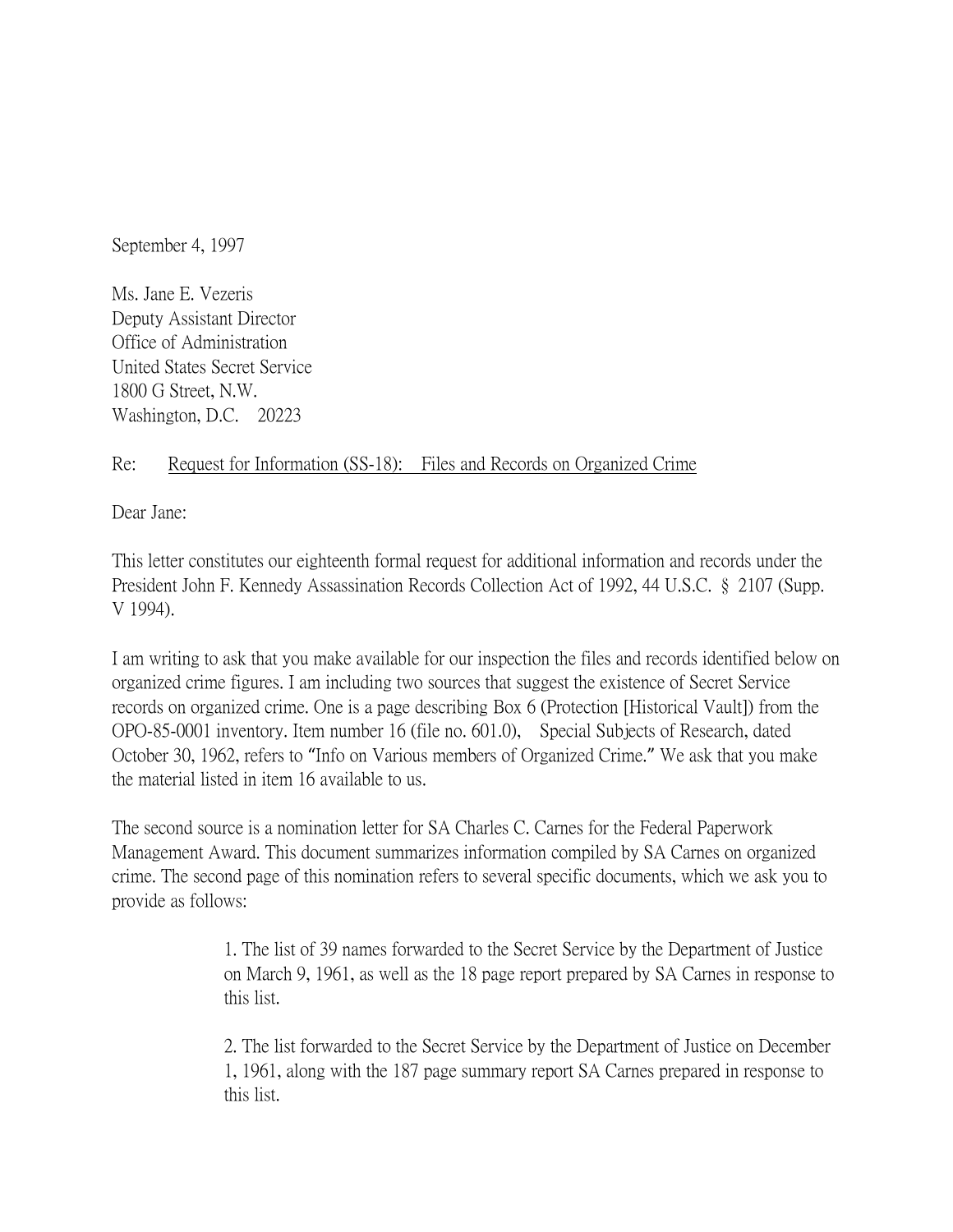3. The 87 page summary report prepared by SA Carnes later in 1962, on 347 Organized Crime subjects.

4. All additional lists totaling approximately 3,000 names as well as Secret Service documentation prepared in response to Department of Justice requests.

5. The records of the Special Investigations and Security Division, which we understand was the coordinating unit for Organized Crime activities at the Secret Service around the time of the Kennedy assassination. Please supply all records from this Division (and its predecessors, if any) for the 1958-1968 time frame.

In addition, we ask that you check your records for files on the following individuals and that you make the results of your search available to us.

--James Hoffa

--Sam Giancana

- --Edward Grady Partin
- --Fred Otash
- --Judith Campbell Exner
- --Dominick Bartone
- --Joseph Campisi
- --Paul Roland Jones
- --Russell Douglas Matthews
- --John Roselli
- --Norman Rothman
- --Santos Trafficante

By making this request, we are not designating these materials "assassination records." To the extent that this request presents logistical or other difficulties that we may not have anticipated, or to the